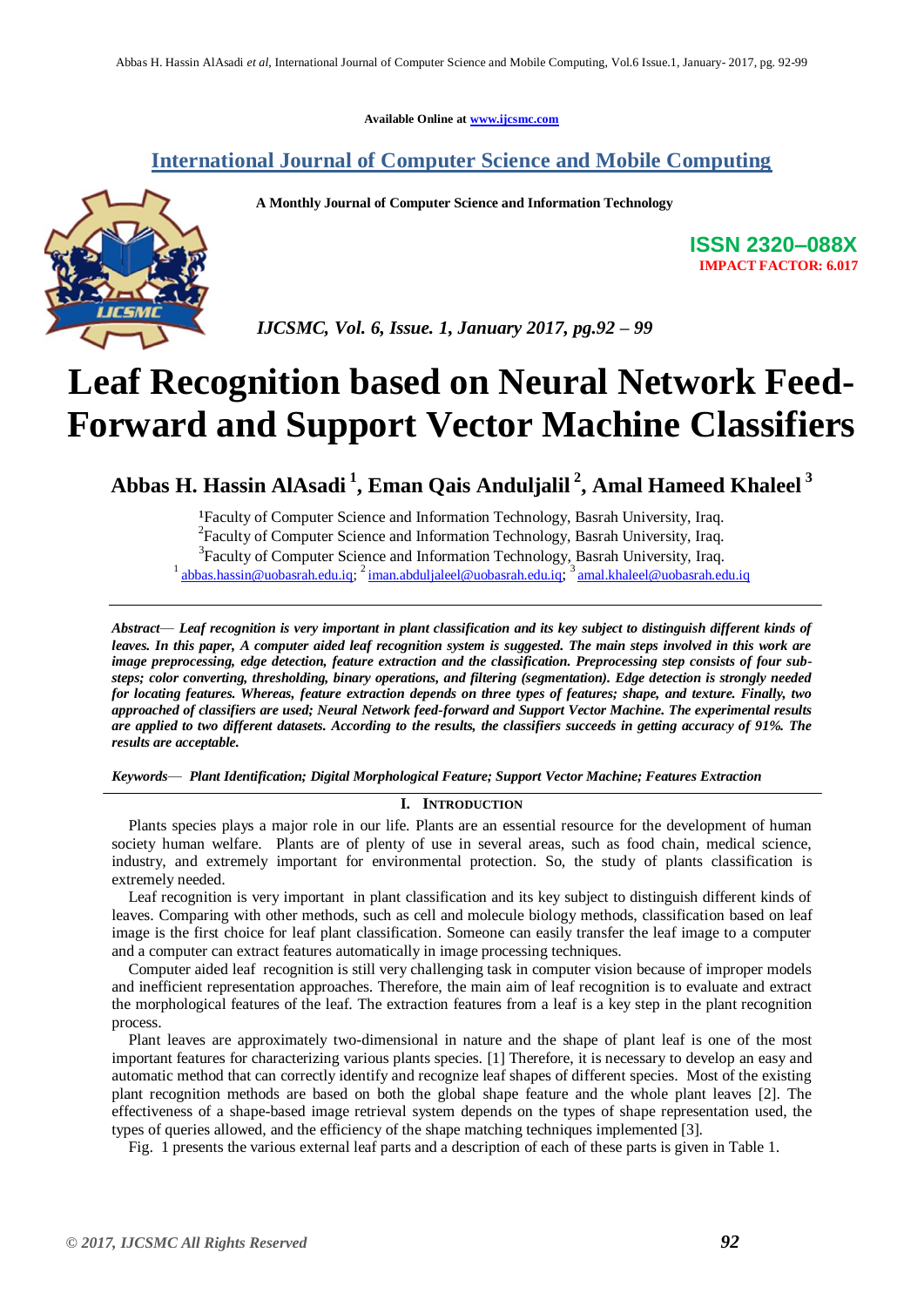

Fig. 1 Structure of Leaf [4].

#### TABLE 1

THE VARIOUS EXTERNAL LEAF PARTS AND THEIR DESCRIPTION

| Leaf's part     | <b>Description</b>                                                                                                                    |  |
|-----------------|---------------------------------------------------------------------------------------------------------------------------------------|--|
| Apex            | Leaf tip or the outer end of the leaf. It is the point farthest from the point of attachment.                                         |  |
| <b>Base</b>     | Leaf part that connects to the stem (petiole)                                                                                         |  |
| Teeth or Margin | Edges of leaves                                                                                                                       |  |
| Vein            | Vascular tissue of the leaf, located in the spongy layer of the mesophyll.                                                            |  |
| Venation        | The pattern of the veins is called venation, and is typically characterized by hierarchical structures<br>with abundant closed loops. |  |
| Lobe            | Part of a leaf, often rounded, formed by incisions to about halfway to the midrib.                                                    |  |
| Petiole         | The stalk of a leaf.                                                                                                                  |  |

The rest of this paper is arranged as follows: Section 2 surveys the different approaches and methodologies related with the goal of this paper. Current Methodology is covered in Section 3, whereas Section 4 is devoted to proposed algorithms. Experimental results are given in Section 5. Section 6 completes the conclusions with some perspectives and future work on improving our algorithm.

#### **II. RELATED WORKS**

Several approaches have been introduced to classify a leaf, such as k-Nearest Neighbor Classifier (k-NN), Neural Network (NN), Genetic Algorithm (GA), Support Vector Machine (SVM), and Principal Component Analysis (PCA). Some of researchers used green color leaves, others ignored color information on leaves [5].

For instance, Pérez et.al [3] used the color and shape feature of leaf image to discriminate soil, weed, and crops. K-Nearest Neighbor (KNN), Bayes rule and heuristic approaches are used in classifying the leaf image.

A new classification method called Move Median Centres (MMC) hyper sphere classifier is proposed [6]. From the experimental results of this paper, the methodology save both storage space and reduces the classification time.

Ehsanirad et al. [7] proposed a method to extract the texture feature of the leaf image and classification. Two different algorithms namely Principal Component Analysis Algorithms (PCA) and Gray Level Co-occurrence Matrix (GLCM) are used to achieve an accuracy of 78% in extracting the texture feature. While, Propagation Neural Network (PNN) for classifying the plants with broad flat leaves is used [8, 9].

Actually, many of suggested algorithms for identification using multiclass classification based on color, texture, vein, shape of the leaves are performed [1, 9-12].

## **III.PROPOSED LEAF RECOGNITION SYSTEM**

The phase structure of the proposed system of leaf recognition is essentially consists of two stages: the training and the testing stages. Each stage has specific functions; all functions have explained in detail via the following subsections. The testing phase is the same of training phase, but, in the testing phase, the features do not store in database just entered to one of two classifiers separately. Fig. 2 describes the block diagrams of the proposed systems.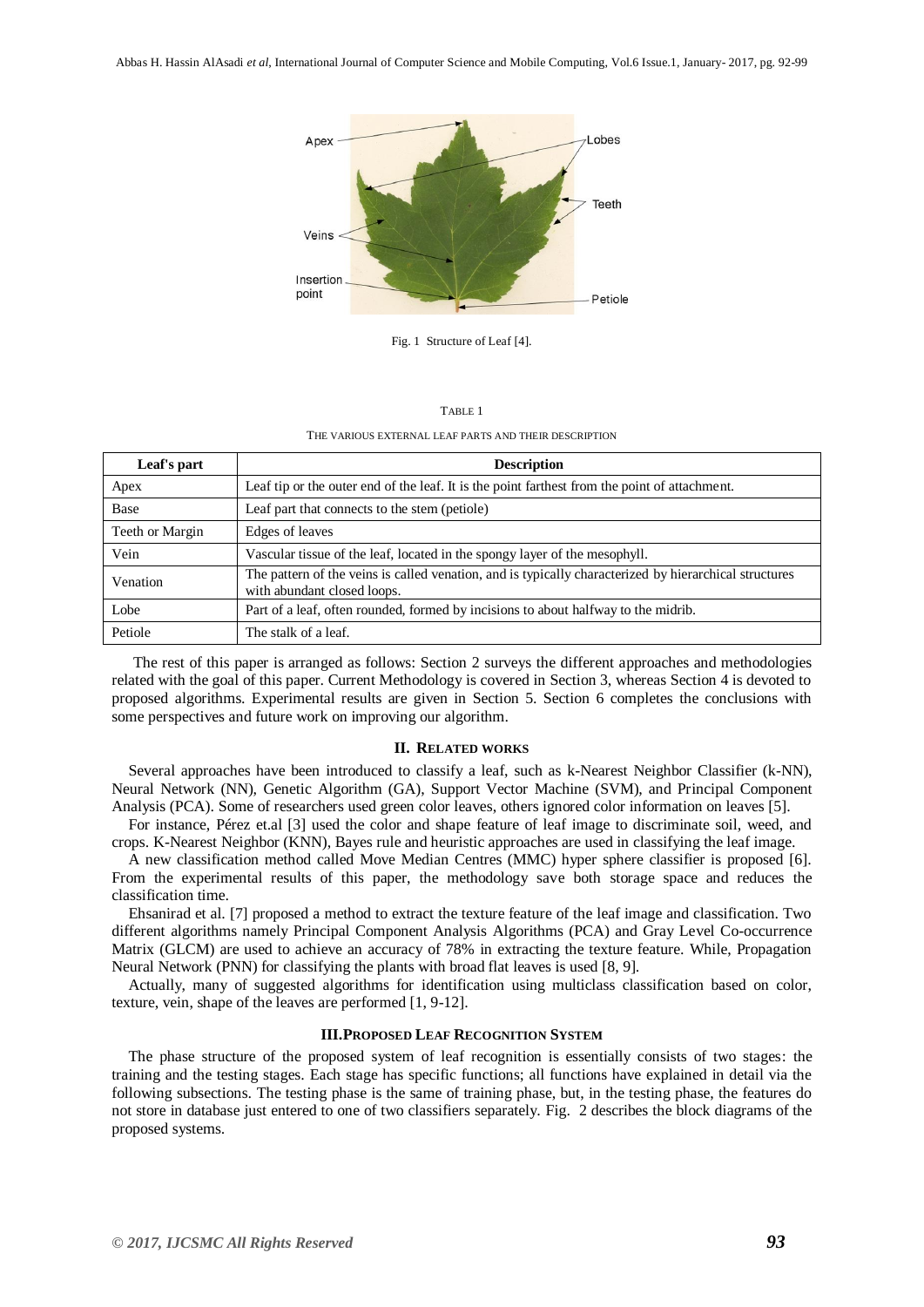

Fig. 2 The main block diagram of proposed system.

## *3.1 Leaf Image Capturing*

In this paper, the leaves images were collected by two procedures; (1) manually, captured 10 leaves from each 10 different species. (2) The dataset of leaf-snap, which currently contains 188 tree species from the Northeastern United States. Ten leaves images from each 10 species are used separately in the testing stage. All images are in the JPEG format, with different resolution of pixels, which were later resized to 256 x 256 pixels. Fig. 3 displays a sample of collected datasets.



Fig. 3 Samples of collected datasets

## *3.2 Preprocessing*

Depending on the capturing device, leaf images are difficult to proceed to the next step without improving and enhancing. As a result, it is necessary to improve the quality of the image and makes the feature extraction phase easier and more reliable. The main objective of this phase is to enhance and suppress the undesired distortion of leaf images. In this paper, preprocessing step is already split into five substeps;

*1) RGB to HSV Conversion:* In such situations where color description plays an integral role, the HSV color model is preferred over the RGB model. The HSV model describes colors similarly to how the human eye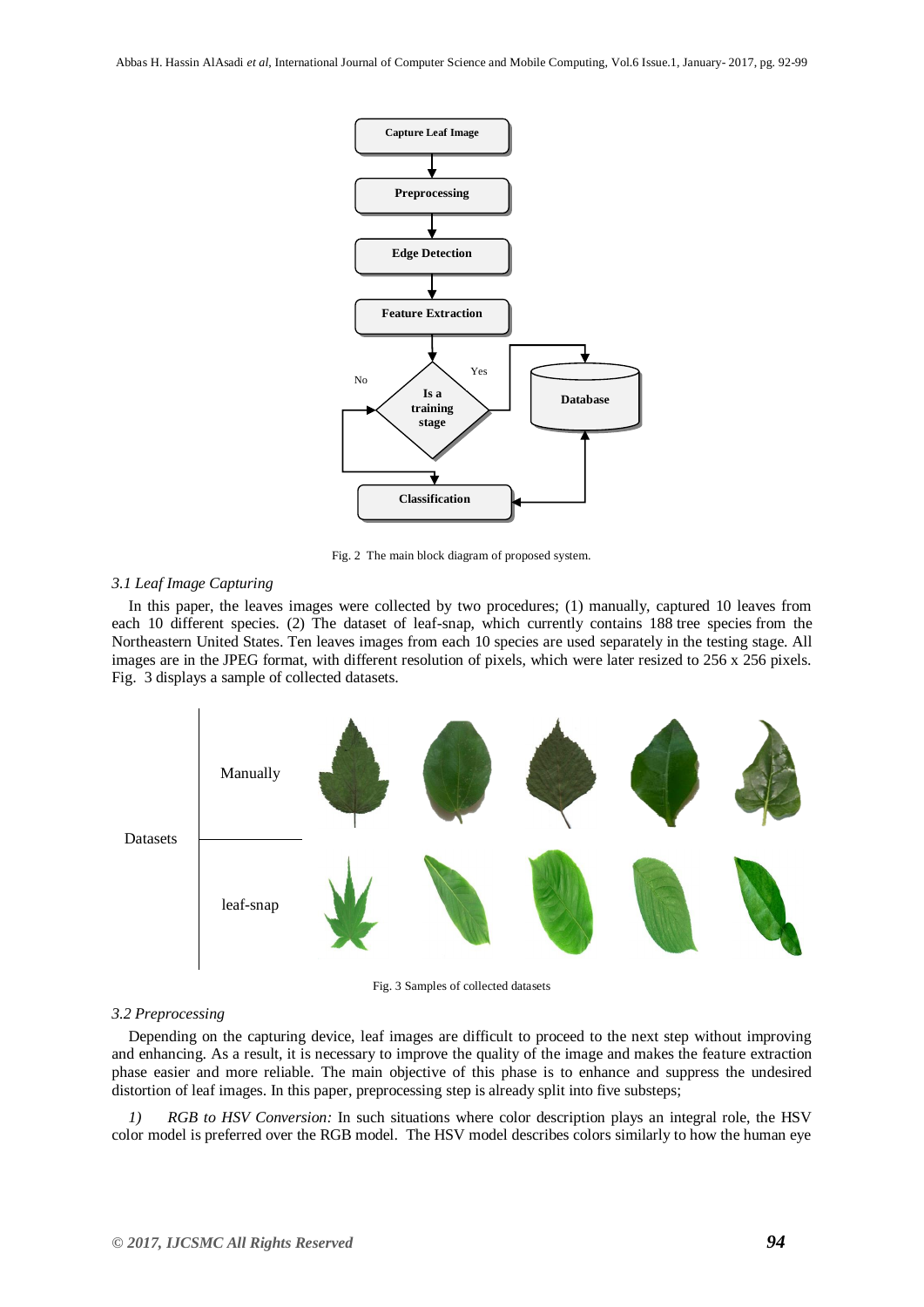Abbas H. Hassin AlAsadi *et al*, International Journal of Computer Science and Mobile Computing, Vol.6 Issue.1, January- 2017, pg. 92-99

tends to perceive color. HSV describes color using more familiar comparisons such as color, vibrancy and brightness[13].

*2) Threshold:* According to the leaf histogram, there are two peaks; one for the leaf and other for the background. The main purpose of taking the blue band was to increase the distance between the two peaks, so that the thresholding can be done easily. Moreover, there would be no overlap between the pixels corresponding to the two peaks. A value between the two peaks has been taken as a threshold for the gray scale (blue band) image.

3) *Edge Detection :*Edge detection reduces the amount of image data while maintaining the structural properties [14]. In this paper, Applying Canny edge detection method to the leaf gray scale images to extraction the borders of the image and Remove the background edges keeping only leaf edge details.

*4) Filtering :*After binary conversion, the output image contains some amount of noise and therefore, enhancement techniques that reduce its effect are always desirable. To remove this noise, the standard median filtering (5x5 window) is applied. If the number of white pixels in a window is greater than the number of black pixels, the mid-pixel is changed to white; and vice versa.

*Binary Conversion:* Taking the threshold as a level to separate the background from the leaf, the values less than threshold is taken as white and the values greater is taken as black. The leaf image is now white color and the background is black color.

Fig. 4 shows the results of all sub-steps of image preprocessing.



Fig. 4 The results of all sub-steps of image preprocessing.

## *3.4 Feature Extraction*

An effective leaf recognition system requires a set of leaf features that best define the leaf image and which can provide maximum difference between different leaves. For that reason, the quality of a feature vector is related to its ability to recognize examples from different classes.

*1) Shape features:* Shape features on the basis of morphological features are defined as [15] :

## *A. Geometrical features*

- 1. *Diameter of leaf* :The diameter is the longest distance between any two points on the margin of the leaf. It is represented as D.
- 2. *Length of leaf*: The distance between the two terminals of the main vein is the physiological length. It is represented as L.
- 3. *Leaf Area*: The value of leaf area is obtained by Counting the number of pixels of binary 1s on smoothed leaf image. Leaf area is denoted as A.
- 4. *Leaf Perimeter*: leaf perimeter is obtained by counting the number of pixels present at the leaf margin. It is represented as P.
- 5. *Smooth factor*: Smooth factor is the ratio between area of leaf image smoothed by 5×5 rectangular averaging filter and the one smoothed by 3×3 rectangular Averaging filter.
- 6. *Circularity*: This feature illustrates the difference between a leaf and a circle. It is defined perimeter of the leaf margin.
- 7. *Rectangularity*: Rectangularity illustrates the similarity between a leaf and a rectangle.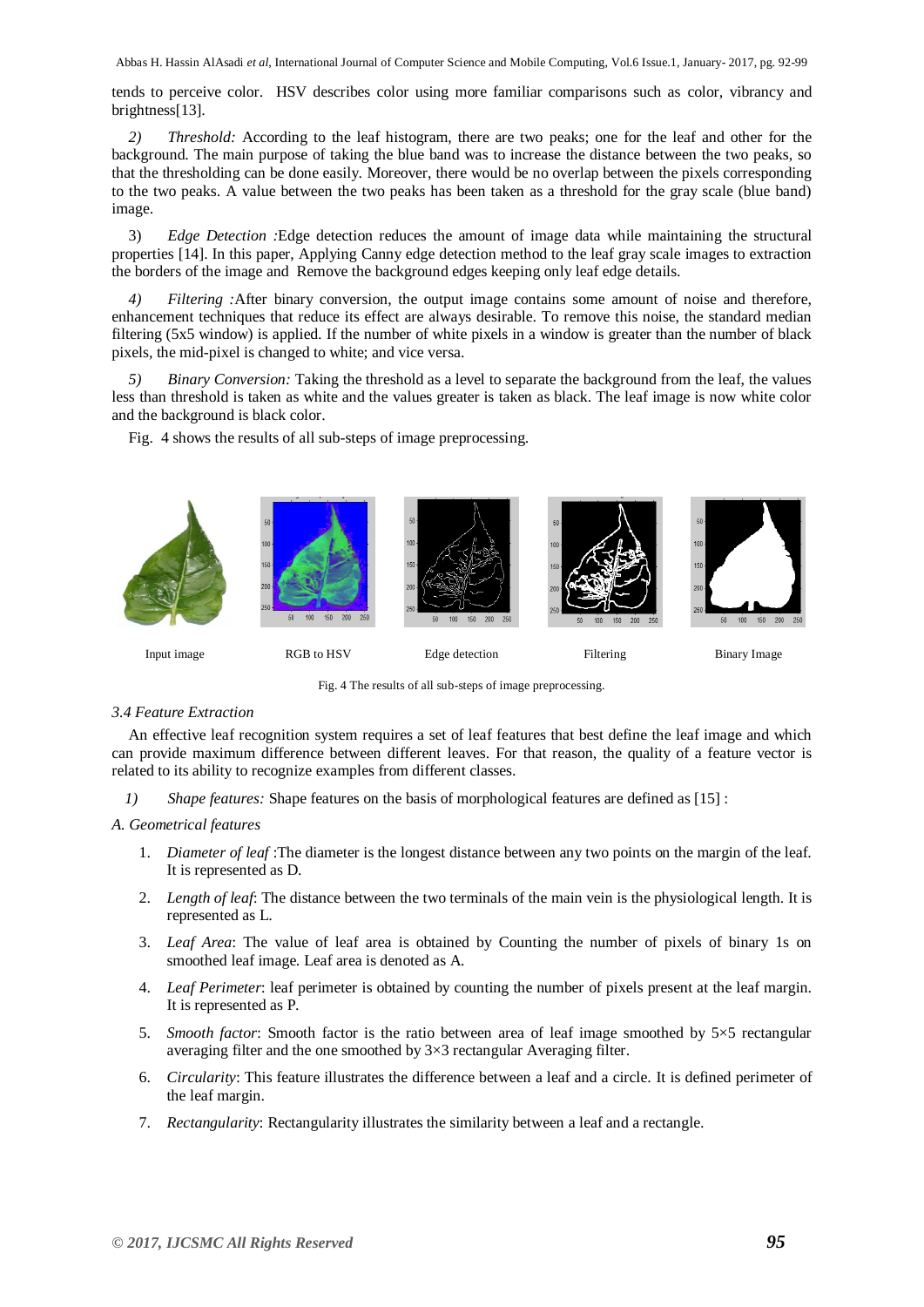Abbas H. Hassin AlAsadi *et al*, International Journal of Computer Science and Mobile Computing, Vol.6 Issue.1, January- 2017, pg. 92-99

- 8. *Ratio of diameter to length* : Narrow factor is the ratio of the diameter D and length L, thus D/L.
- 9. *Ratio of Perimeter to diameter*: Ratio of perimeter to diameter, denoting the ratio of leaf perimeter P and leaf diameter D, thus P/D.
- 10. *Ratio of Perimeter to length*: This feature is the ratio of leaf perimeter P and length L thus P/L.

## *B. Digital Morphological Features*

Based on 5 basic features introduced previously, we can define 12 digital morphological features used for leaf recognition.

- 1. *Smooth factor*: We use the effect of noises to image area to describe the smoothness of leaf image. In this paper, smooth factor is defined as the ratio between area of leaf image smoothed by  $5 \times 5$ rectangular averaging filter and the one smoothed by  $2 \times 2$  rectangular averaging filter.
- 2. *Aspect ratio*: The aspect ratio is defined as the ratio of physiological length Lp to physiological width Wp, thus Lp/Wp.
- 3. *Form factor*: This feature is used to describe the difference between a leaf and a circle. It is defined as 4\_A/P2, where A is the leaf area and P is the perimeter of the leaf margin.
- 4. *Rectangularity*: Rectangularity describes the similarity between a leaf and a rectangle. It is defined as LpWp/A, where Lp is the physiological length, Wp is the physiological width and A is the leaf area.
- 5. *Narrow factor*: Narrow factor is defined as the ratio of the diameter D and physiological length Lp, thus D/Lp.
- 6. *Perimeter ratio of diameter*: Ratio of perimeter to diameter, representing the ratio of leaf perimeter P and leaf diameter D, is calculated by P/D.
- 7. *Perimeter ratio of physiological length and physiological width*: This feature is defined as the ratio of leaf perimeter P and the sum of physiological length Lp and physiological width Wp, thus  $P/(Lp + Wp)$ .

#### *C. Moment Invariants*

Moment invariants have been used as feature extractions in variety of object recognition applications during the last 40 years [16]. The moment invariants are used to evaluate seven distributed parameters of a numeral image. Moment invariants are work under translation, rotation, scaling and reflection [17]. Regular moments are defined as mentioned in [18].

*2) Texture Features :Naturally, the most well-known statistical tools for extracting texture information from images is the Gray Level Co-occurrence Matrix (GLCM). In this paper, five texture features of leaf image, called feature vector, could be directly computed from the GLCM. These measures which based-on the statistical features are described below [19, 20]:*

.

1. Angular Second Moment (ASM) = 
$$
\sum_{i,j=0}^{N} P(i, j)^2
$$
,

2. Contrast = 
$$
\sum_{i} \sum_{j} (i - j)^2 P(i, j)
$$
,

3. Inverse Different Moment (IDM) = 
$$
\sum_{i} \sum_{j} \frac{1}{1 + (i - j)^2} P(i, j),
$$

4. Entropy = 
$$
\sum_{i} \sum_{j} P(i, j) \log P(i, j)
$$

5. Correlation = 
$$
\frac{\left\{\sum_{i} \sum_{j} (i, j)\right\} P(k, j) - \mu_{x} \mu_{y}}{\sigma_{x} \sigma_{y}}
$$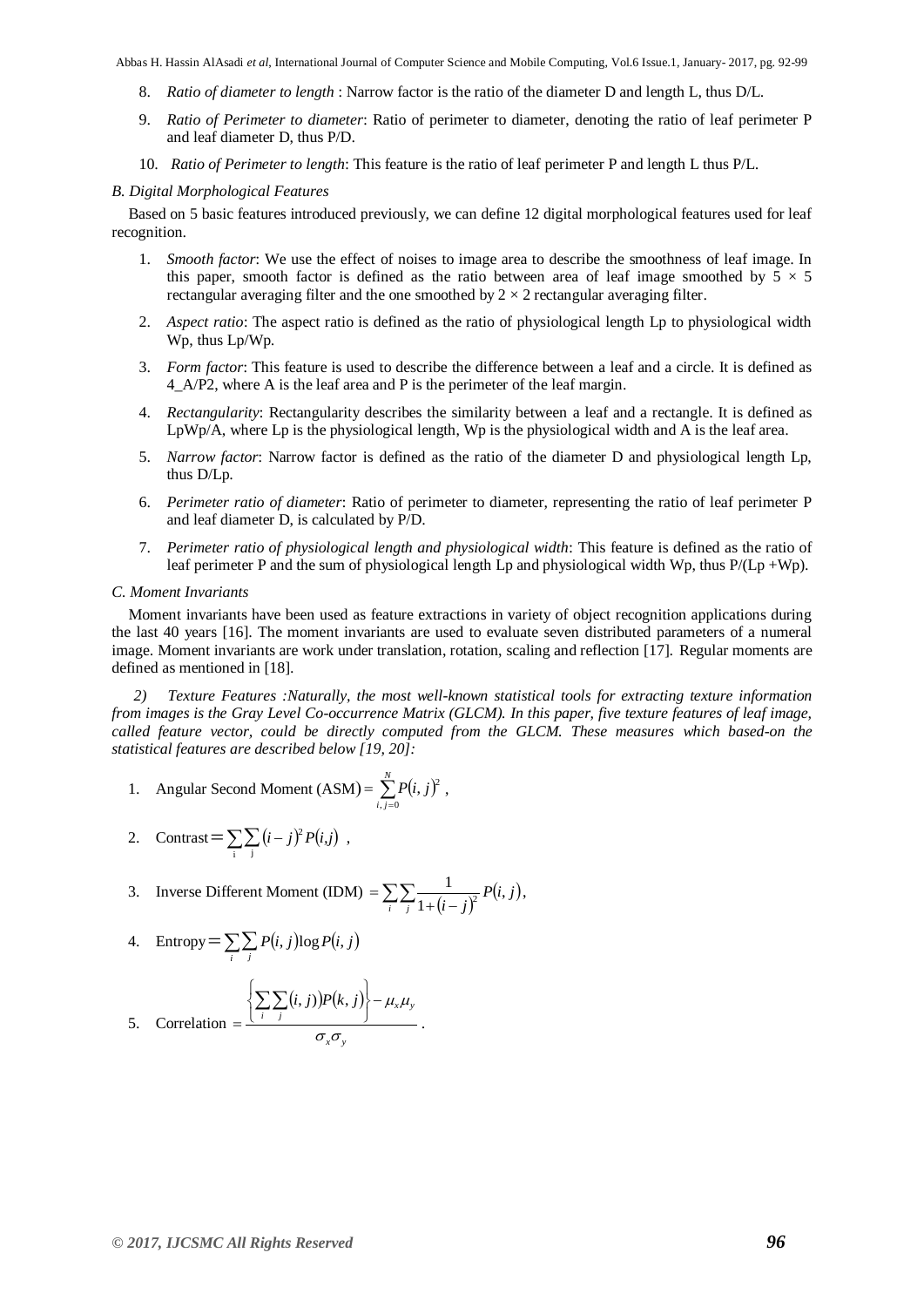Abbas H. Hassin AlAsadi *et al*, International Journal of Computer Science and Mobile Computing, Vol.6 Issue.1, January- 2017, pg. 92-99

#### *3.5. Classification*

Together with feature extraction, the most crucial phase in the process of leaf recognition is the classification. In this paper, two approaches are used to classify our dataset as follows:

*1) Feed-Forward Neural Network:* A [Feed-Forward Neural Network](http://en.wikipedia.org/wiki/Feedforward_neural_network) (newff) is a type of neural network architecture where the connections are "fed forward", i.e. do not form cycles (like in recurrent nets). The term "Feed forward" is also used when you input something at the input layer and it travels from input to hidden and from hidden to output layer [21].

*2) Support Vector Machines :* Support Vector Machines (SVM) is a machine essentially used for the purpose of classification, it consists of associated supervised learning techniques. In order to increase the boundary between two data sets SVM generates a two parallel hyper plane [22].

A classification task usually involves separating data into training and testing sets. Each instance in the training set contains one "target value" (i.e. the class labels) and several "attributes" (i.e. the features or observed variables). The goal of SVM is to produce a model (based on the training data) which predicts the target values of the test data given only the test data attributes.

## **IV.EVALUATION METHODS**

Performance evaluations of the proposed system calculated in terms of sensitivity, specificity, and accuracy. The three terms defined as follows [23]:

 *Sensitivity* (also called the true positive rate or the recall in some fields) measures the proportion of positives that are correctly identified; the result indicates positively. It is calculated through the following equations:

$$
Sensitivity = \frac{TP}{(TP + FN)} * 100\%
$$
 (1)

*Specificity* (also called the true negative rate) measures the proportion of negatives that are correctly identified; the result indicates negatively (non-disease). It is calculated through the following equations:

$$
Specificity = \frac{TN}{(TN + FP)} * 100\%
$$
 (2)

 *Accuracy* measures the probability that the diagnostic test is performed correctly. It is calculated through the following equations:

$$
Accuracy = \frac{(TP + TN)}{TP + TN + FP + FN} * 100\% \tag{3}
$$

Where TP (True Positives) correctly classified positive cases; TN (True Negative) correctly classified negative cases, FP (False Positives) incorrectly classified negative cases, and FN (False Negative) incorrectly classified positive cases.

The higher the sensitivity and specificity, the more accurate the classifier is.

## **V. EXPERIMENTAL RESULTS**

## *5.1. Configurations*

The framework of project work is designed by MATLAB on a PC with the following configurations; 2.50 GHZ core i5 processor, 4 GB of RAM, run under Microsoft Windows 8\_64 bits.

#### *5.2. Testing Results*

As mentioned previously, the input data of the our method is a leaf image, which collected by two ways. (1) manually, captured 10 leaves from each 10 different species. (2) The dataset of leaf-snap, which currently contains 188 tree species from the Northeastern United States.

For assuring, we have applied our method over different types and different number of features. Table 2 shows the overall results of the testing stage through two classifiers.

From Table 2, we can notice that, the results in row one with SVM classifier realizes 97.57% as accuracy.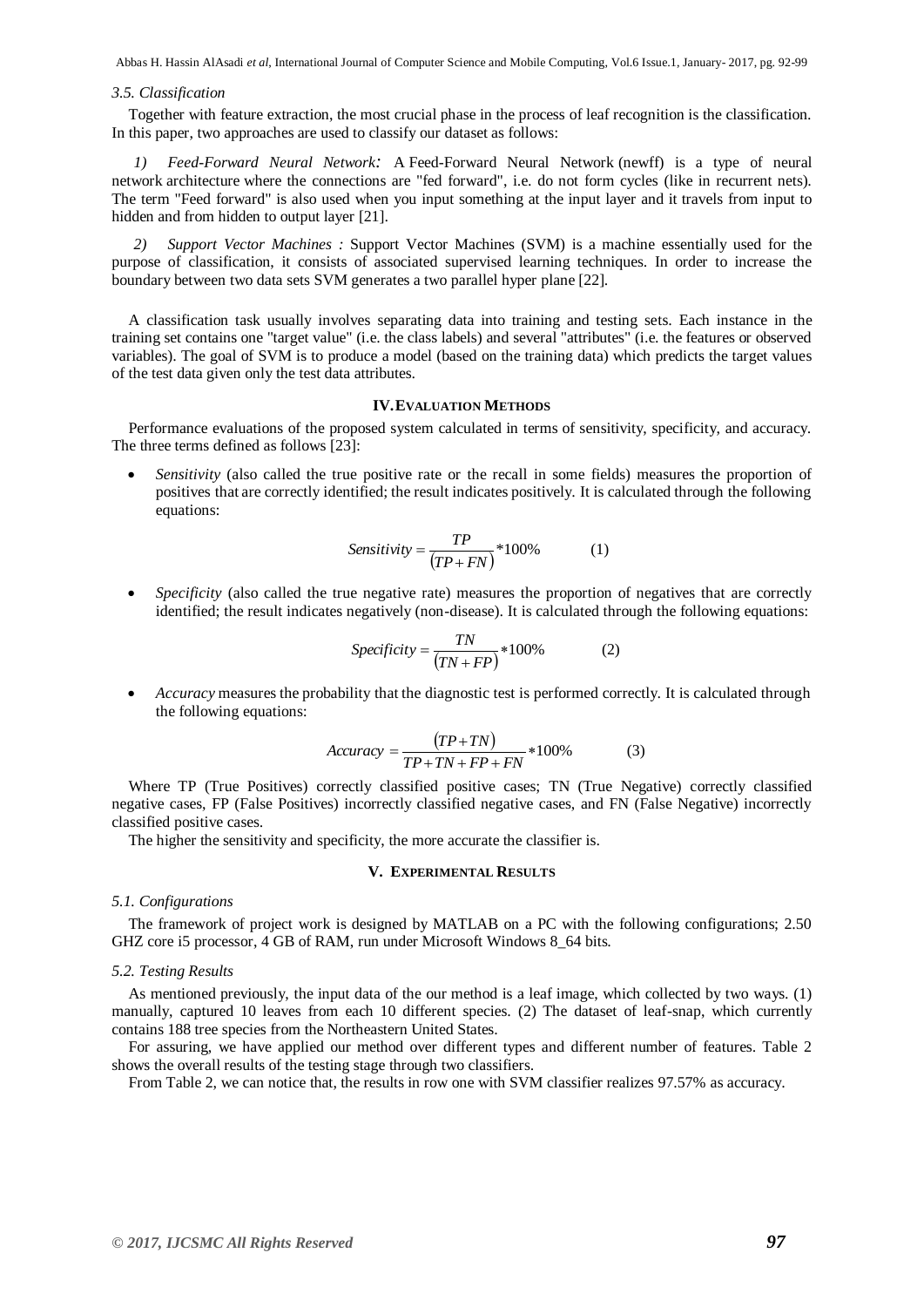#### TABLE 2

|              | <b>Features</b>                                                                                                                                                                   | <b>Classifiers</b> | Accuracy | <b>Dataset</b> | <b>Training</b> | <b>Testing</b> |  |  |  |
|--------------|-----------------------------------------------------------------------------------------------------------------------------------------------------------------------------------|--------------------|----------|----------------|-----------------|----------------|--|--|--|
| $\mathbf{I}$ | Invariant Moments (7), Area, Perimeter, Centroid,                                                                                                                                 | <b>Newff</b>       | 92.80%   | 1980           | 1320            | 660            |  |  |  |
|              | Equvidiamete, Roundness, Bounding Box, Contrast,<br>Correlation, Energy, Homogeneity, Mean, Standard<br>Deviation, Entropy, RMS, IDM Variance, Smoothness,<br>Kurtosis, Skewness, | <b>SVM</b>         | 97.57%   | 1980           | 1320            | 660            |  |  |  |
| 2            | Invariant Moments (7), color feature, Contrast, Correlation,                                                                                                                      | <b>Newff</b>       | 88.65%   | 1980           | 1320            | 660            |  |  |  |
|              | Energy, Homogeneity, Mean, Standard Deviation,<br>Entropy, RMS, Variance, Smoothness, Kurtosis,<br>Skewness.                                                                      | <b>SVM</b>         | 93.08%   | 1980           | 1320            | 660            |  |  |  |
| 3            | color feature, Contrast, Correlation, Energy,                                                                                                                                     | <b>Newff</b>       | 56.65%   | 1980           | 1320            | 660            |  |  |  |
|              | Homogeneity, Mean, Standard Deviation, Entropy, RMS,<br>Variance, Smoothness, Kurtosis, Skewness.                                                                                 | <b>SVM</b>         | 67.77%   | 1980           | 1320            | 660            |  |  |  |
| 4            | Invariant Moments (7), Area, Perimeter, Centroid,<br>Roundness, Equvidiameter, Bounding Box                                                                                       | <b>Newff</b>       | 90.66%   | 1980           | 1320            | 660            |  |  |  |
|              |                                                                                                                                                                                   | <b>SVM</b>         | 96.17%   | 1980           | 1320            | 660            |  |  |  |
| 5            | Invariant Moments (7), color feature                                                                                                                                              | Newff              | 66.12%   | 1980           | 1320            | 660            |  |  |  |
|              |                                                                                                                                                                                   | <b>SVM</b>         | 75.65 %  | 1980           | 1320            | 660            |  |  |  |

THE RESULTS OF TESTING WITH NEWFF AND SVM METHODS

Table 3 shows performance evaluation results of experimental results.

#### TABLE 3

PERFORMANCE PARAMETERS OF TESTING.

| Performance% |  |  |  |
|--------------|--|--|--|
| 97.57        |  |  |  |
| 2.43         |  |  |  |
| 97.57        |  |  |  |
| 2.43         |  |  |  |
| 97.57        |  |  |  |
| 97.57        |  |  |  |
| 97.57        |  |  |  |
|              |  |  |  |

## *5.3. Proposed System vs. Related Work Systems*

The implementation of proposed system has illustrated by different types of features and compared with other related system as in Table 4.

| TABLE 4                                  |
|------------------------------------------|
| PROPOSED SYSTEM VS. RELATED WORK SYSTEMS |

| <b>Supervisors</b>             | <b>Accuracy</b> |  |  |
|--------------------------------|-----------------|--|--|
| Wu, Stephen Gang, et al. [24]. | 90.31%          |  |  |
| Singh et al. $[25]$ .          | 81.50%          |  |  |
| Proposed System                | 97.57%          |  |  |

## **VI.CONCLUSIONS**

In the experimental results, the proposed leaf recognition system showed a performance of 97.57%. From the experimental results, we can confirm that the recognition rate of the proposed advanced leaf recognition system was better than that of the existing leaf recognition system.

In future work, we improve the proposed system and further improve its recognition performance. In addition, we are continuing to research to find a correct leaf contour extraction method in the complex background.